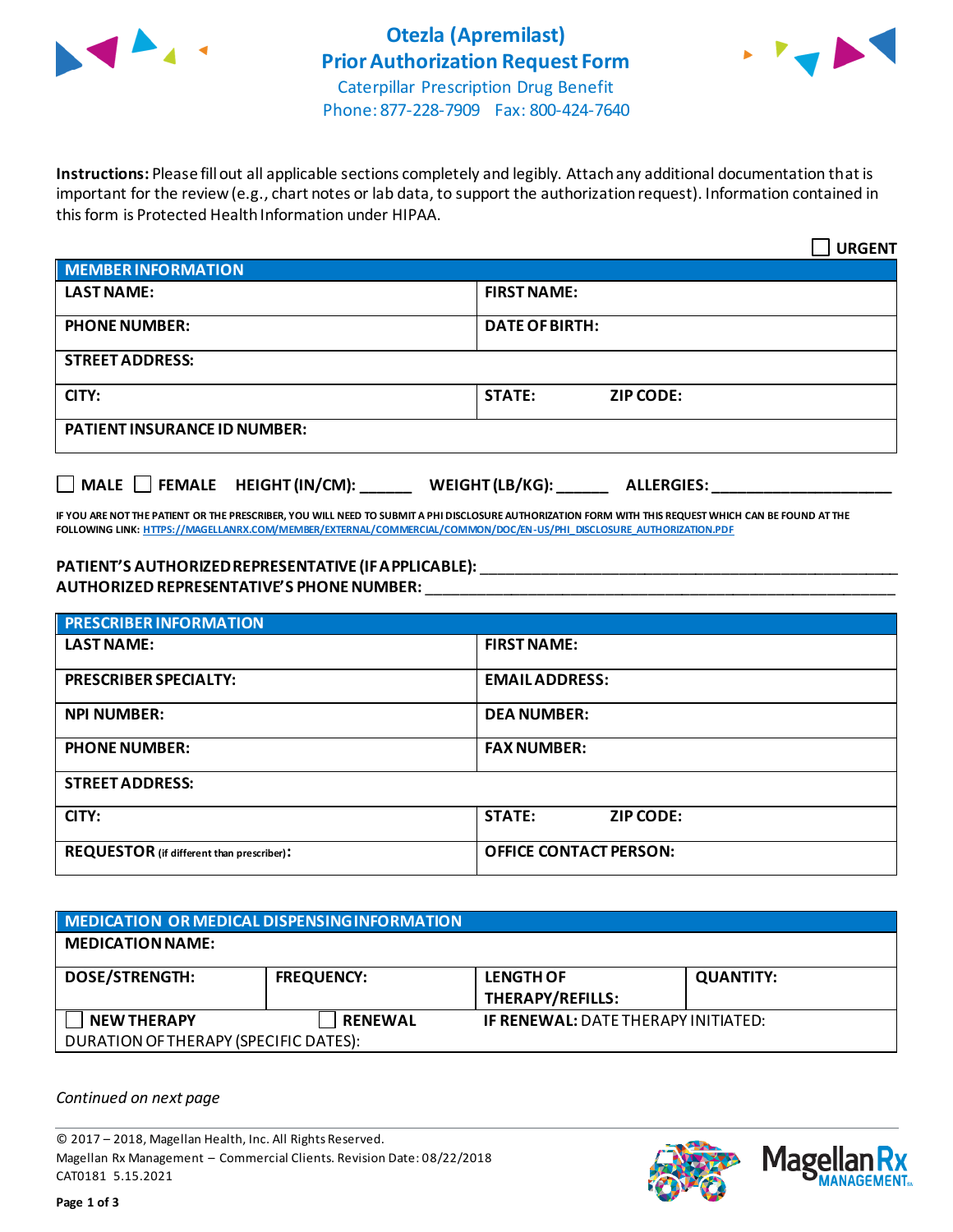

## **Otezla (Apremilast) Prior Authorization Request Form**



Caterpillar Prescription Drug Benefit Phone: 877-228-7909 Fax: 800-424-7640

| MEMBER'S LAST NAME: THE STATE OF THE STATE OF THE STATE OF THE STATE OF THE STATE OF THE STATE OF THE STATE OF                                                                               | <b>MEMBER'S FIRST NAME:</b>                                                                                            |                                                          |  |  |
|----------------------------------------------------------------------------------------------------------------------------------------------------------------------------------------------|------------------------------------------------------------------------------------------------------------------------|----------------------------------------------------------|--|--|
|                                                                                                                                                                                              | 1. HAS THE PATIENT TRIED ANY OTHER MEDICATIONS FOR THIS CONDITION?                                                     | $\blacksquare$ YES (if yes, complete below)<br><b>NO</b> |  |  |
| <b>MEDICATION/THERAPY (SPECIFY</b><br>DRUG NAME AND DOSAGE):                                                                                                                                 | <b>DURATION OF THERAPY (SPECIFY</b><br>DATES):                                                                         | <b>RESPONSE/REASON FOR</b><br><b>FAILURE/ALLERGY:</b>    |  |  |
| <b>2. LIST DIAGNOSES:</b>                                                                                                                                                                    |                                                                                                                        | ICD-10:                                                  |  |  |
| $\square$ Plaque psoriasis<br>$\square$ Psoriatic arthritis<br>□ Recurrent ulcers due to Behcet's disease<br>□ Other diagnosis: ____________________ICD-10__________________________________ |                                                                                                                        |                                                          |  |  |
|                                                                                                                                                                                              | 3. REQUIRED CLINICAL INFORMATION: PLEASE PROVIDE ALL RELEVANT CLINICAL INFORMATION TO SUPPORT A                        |                                                          |  |  |
| PRIOR AUTHORIZATION.                                                                                                                                                                         |                                                                                                                        |                                                          |  |  |
| <b>Clinical information:</b>                                                                                                                                                                 |                                                                                                                        |                                                          |  |  |
| Is this drug being prescribed to this patient as part of a treatment regimen specified within a sponsored clinical<br>trial? $\square$ Yes $\square$ No                                      |                                                                                                                        |                                                          |  |  |
| Has patient had a trial with a conventional DMARD, such as methotrexate, cyclosporine, sulfasalazine/Azulfidine®,<br>leflunamide(Arava), and/or acitretin? □ Yes □ No                        |                                                                                                                        |                                                          |  |  |
| documentation/rationale.                                                                                                                                                                     | Does patient have a contraindication to a conventional DMARD, such as methotrexate? $\Box$ Yes $\Box$ No Please submit |                                                          |  |  |
| Has patient had a trial of phototherapy? $\Box$ Yes $\Box$ No                                                                                                                                |                                                                                                                        |                                                          |  |  |
| If no prior trial of phototherapy, is one planned for this patient before initiating Otezla? $\Box$ Yes $\Box$ No <i>Please</i><br>submit documentation/rationale.                           |                                                                                                                        |                                                          |  |  |
| Has patient had a trial with Enbrel? $\Box$ Yes $\Box$ No                                                                                                                                    |                                                                                                                        |                                                          |  |  |
| Does patient have a contraindication to Enbrel? $\Box$ Yes $\Box$ No                                                                                                                         |                                                                                                                        |                                                          |  |  |
| Has patient had a trial with Humira? $\Box$ Yes $\Box$ No                                                                                                                                    |                                                                                                                        |                                                          |  |  |
| Does patient have a contraindication to Humira? DYes DNo                                                                                                                                     |                                                                                                                        |                                                          |  |  |
| For recurrent ulcers due to Behcet's disease, answer the following:                                                                                                                          |                                                                                                                        |                                                          |  |  |
| Has patient had active ulcers at least three times in the past 12 months? $\Box$ Yes $\Box$ No Please submit documentation.                                                                  |                                                                                                                        |                                                          |  |  |
| Is patient positive for at least 2 of the following four findings? $\Box$ Yes $\Box$ No Please submit documentation.                                                                         |                                                                                                                        |                                                          |  |  |
| Genital ulcerations in the form of active genital lesions and/or genital scars<br>$\Box$                                                                                                     |                                                                                                                        |                                                          |  |  |
| Skin lesions in the form of erythema nodosum, folliculitis or other non-genital ulcerations<br>□                                                                                             |                                                                                                                        |                                                          |  |  |
| Eye involvement in the form of anterior uveitis, posterior uveitis, cells in vitreous on slit-lamp examination and/or<br>$\Box$                                                              |                                                                                                                        |                                                          |  |  |
| retinal vasculitis                                                                                                                                                                           |                                                                                                                        |                                                          |  |  |
| Postive pathergy test, as demonstrated by the formation of a sterile pustule 24-48hrs after pinprick<br>$\Box$                                                                               |                                                                                                                        |                                                          |  |  |
| © 2017 - 2018, Magellan Health, Inc. All Rights Reserved.                                                                                                                                    |                                                                                                                        |                                                          |  |  |

018, Magellan Health, Inc. All Rights Rese! Magellan Rx Management – Commercial Clients. Revision Date: 08/22/2018 CAT0181 5.15.2021



Magellan Rx